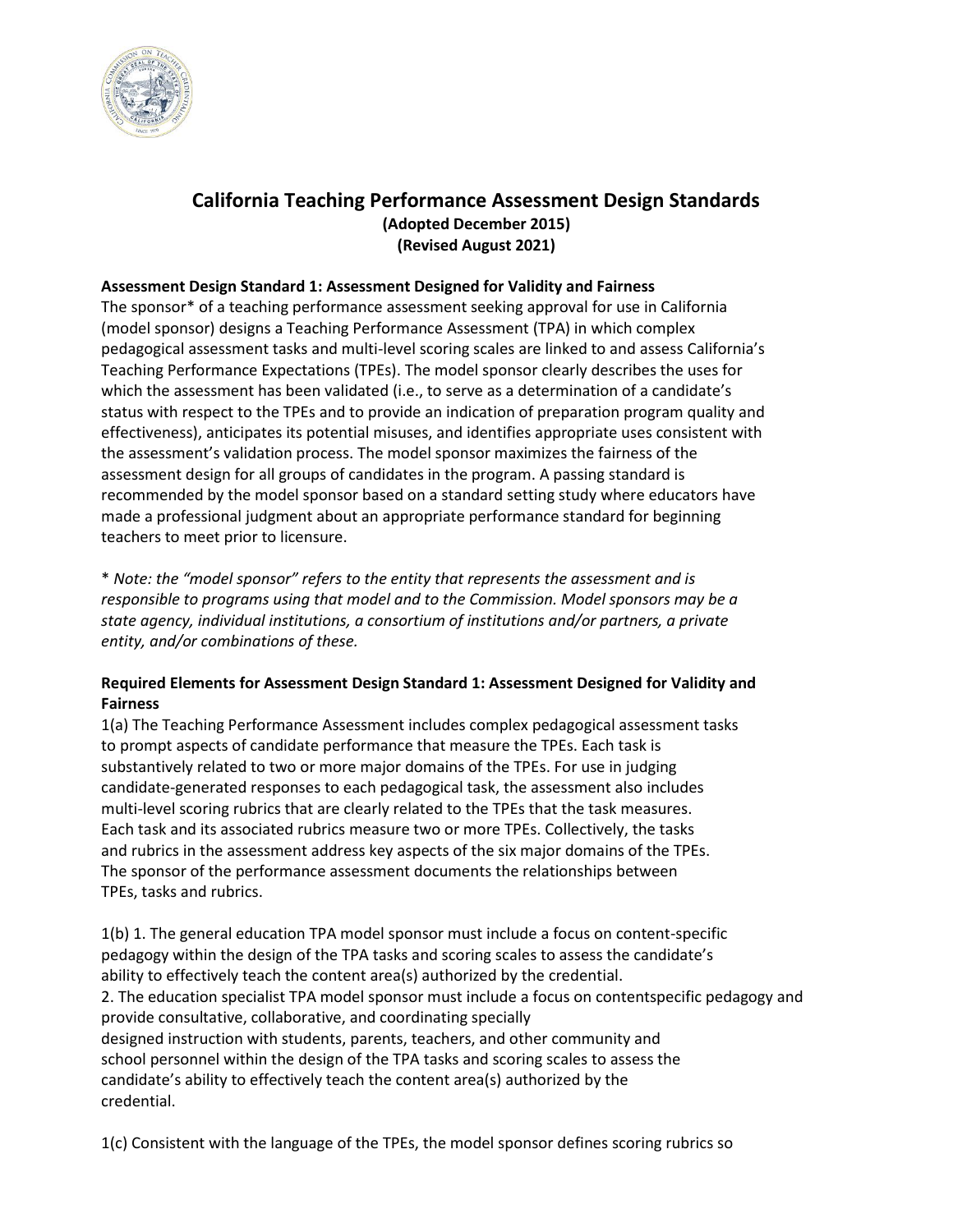

Candidates for credentials can earn acceptable scores on the Teaching Performance Assessment with the use of different content-specific pedagogical practices that support implementation of the state-adopted content standards and curriculum frameworks. The model sponsor takes steps to plan and anticipate the appropriate scoring of candidates who use a wide range of pedagogical practices that are educationally effective and builds scoring protocols to take these variations into account.

1(d) 1. For Multiple Subject and Single Subject candidates, the model sponsor must include within the design of the TPA candidate tasks a focus on addressing the teaching of English learners, all underserved education groups or groups that need to be served differently, and students with disabilities in the general education classroom to adequately assess the candidate's ability to effectively teach all students.

2. For Education Specialist candidates, the model sponsor must include within the design of the TPA candidate tasks a focus on addressing teaching students who have an IEP (students aged 3 through 22), who have an IEP and English learners, and who have an IEP who are underserved education groups or groups that need to be served differently to adequately assess the candidate's ability to effectively teach all students with disabilities.

1(e) 1. For Multiple Subject candidates, the model sponsor must include assessments of the core content areas of at least Literacy and Mathematics. Programs use local program performance assessments for History/Social Science and Science if not already included as part of the TPA.

 2. For Education Specialist candidates, the model sponsor must include assessments that allow for either Multiple Subject (Literacy and Mathematics) or Single Subject content (as deemed appropriate for special education) and that aligns with the student teaching and/or clinical practice placement.

1(f) The model sponsor must include a teaching performance within the TPA during the required clinical experience, including a video of the candidate's teaching performance with candidate commentary describing the lesson plan and rationale for teaching decisions shown and evidence of the effect of that teaching on student learning.

1 (g) The TPA model sponsor must provide materials appropriate for use by programs in helping faculty become familiar with the design of the TPA model, the candidate tasks and the scoring rubrics so that faculty can effectively assist candidates to prepare for the assessment. The TPA model sponsor must also provide candidate materials to assist candidates in understanding the nature of the assessment, the specific assessment tasks, the scoring rubrics, submission processes and scoring processes.

1(h) The model sponsor develops scoring rubrics and assessor training procedures that focus primarily on teaching performance and that minimize the effects of candidate factors that are not clearly related to pedagogical competence, which may include (depending on the circumstances) factors such as personal attire, appearance, demeanor, speech patterns and accents or any other bias that are not likely to affect job effectiveness and/or student learning.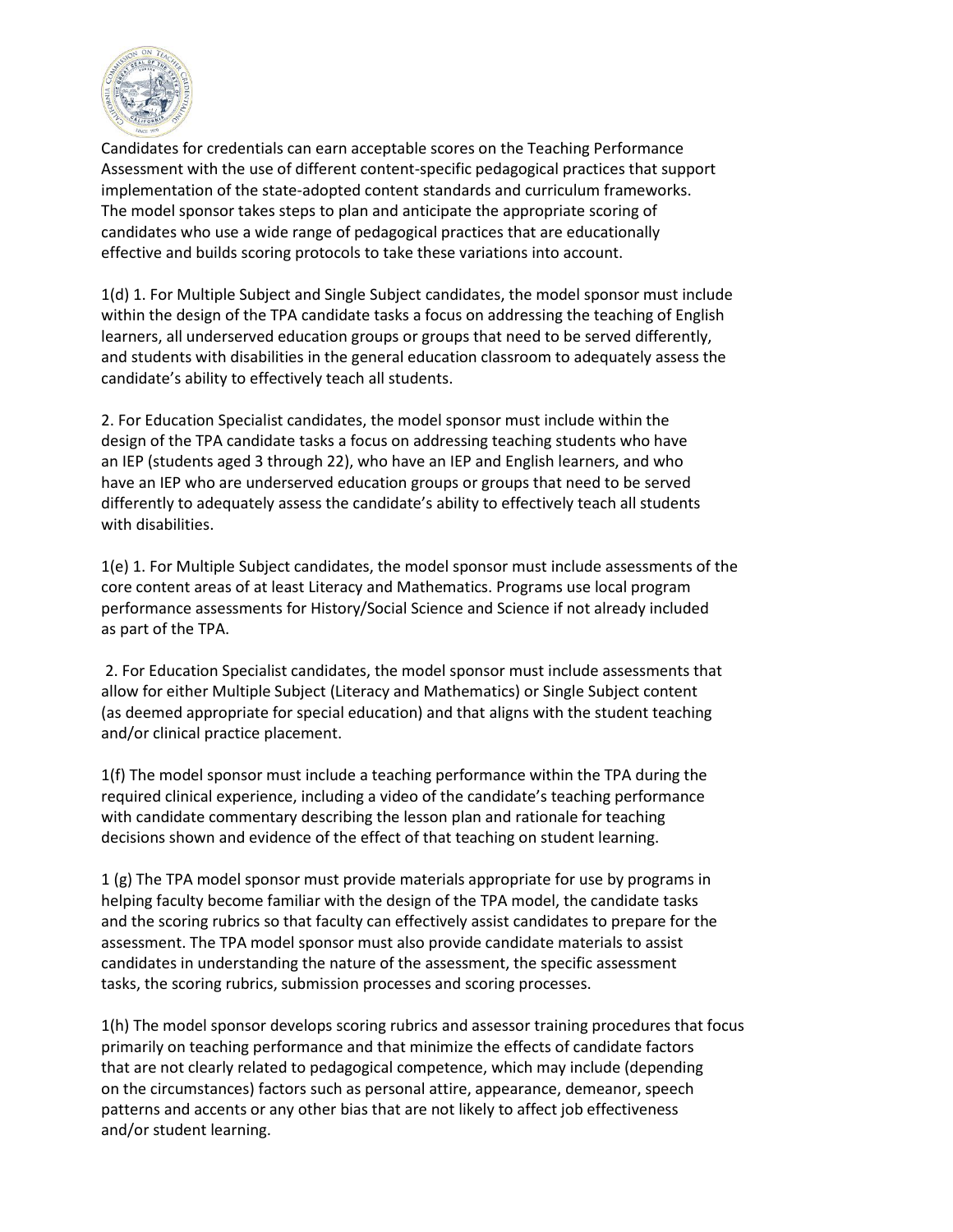

1(i) The model sponsor provides a clear statement acknowledging the intended uses of the assessment. The statement demonstrates the model sponsor's clear understanding of the implications of the assessment for candidates, preparation programs, public schools, and birth-22 students within the authorization of the credential. The statement includes appropriate cautions about additional or alternative uses for which the assessment is not valid. All elements of assessment design and development are consistent with the intended uses of the assessment for determining the pedagogical competence of candidates for Preliminary Teaching Credentials in California and as information useful for determining program quality and effectiveness.

1(j) The model sponsor completes content review and editing procedures to ensure that pedagogical assessment tasks and directions to candidates are culturally and linguistically sensitive, fair and appropriate for candidates from diverse backgrounds.

1(k) The model sponsor completes initial and periodic basic psychometric analyses to identify pedagogical assessment tasks and/or scoring rubrics that's how differential effects in relation to candidates' race, ethnicity, language, gender or disability. When group pass rate differences are found, the model sponsor investigates the potential sources of differential performance and seeks to eliminate construct-irrelevant sources of variance.

1(l) In designing assessment administration procedures, the model sponsor includes administrative accommodations that preserve assessment validity while addressing issues of access for candidates with disabilities or learning needs.

1(m) In the course of determining a passing standard, the model sponsor secures and reflects on the considered judgments of teachers, supervisors of teachers, support providers of new teachers, and other preparers of teachers regarding necessary and acceptable levels of proficiency on the part of entry-level teachers. The model sponsor periodically reviews the reasonableness of the scoring scales and established passing standard, when and as directed by the Commission.

1(n) To preserve the validity and fairness of the assessment over time, the model sponsor may need to develop and field test new pedagogical assessment tasks and multi-level scoring rubrics to replace or strengthen prior ones. Initially and periodically, the model sponsor analyzes the assessment tasks and scoring rubrics to ensure that they yield important evidence that represents candidate knowledge and skill related to the TPEs, and serve as a basis for determining entry-level pedagogical competence to teach the curriculum and student population of California's birth-22 public schools. The model sponsor documents the basis and results of each analysis, and modifies the tasks and rubrics as needed.

1(o) The model sponsor must make all TPA materials available to the Commission upon request for review and approval, including materials that are proprietary to the model sponsor. The Commission will maintain the confidentiality of all materials designated as proprietary by the model sponsor.

1(p) For concurrent bilingual candidates, no candidate can be required to translate student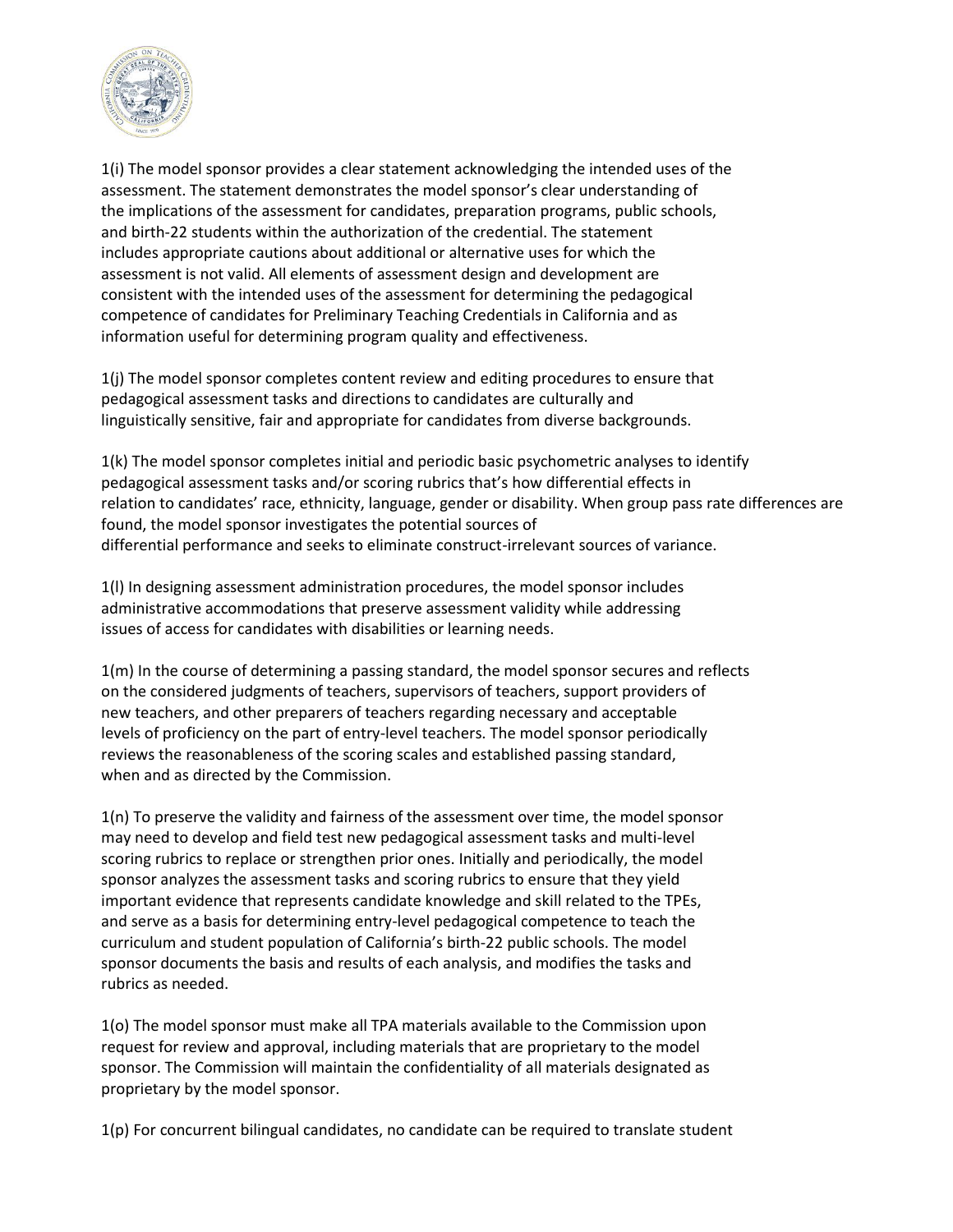

work or provide English transcriptions for the video component(s) of the TPA if in a language other than English. Model sponsors must ensure that Multiple Subject candidates may demonstrate their knowledge and skills teaching literacy in the language of instruction, including in a language other than English.

1(q) All candidates must demonstrate as part of the TPA effective strategies teaching an English learner, in English with the use of the language of instruction as appropriate, within the content area of the intended credential. Each candidate must submit his or her analyses and reflections primarily in English.

#### **Assessment Design Standard 2: Assessment Designed for Reliability and Fairness**

The sponsor of the performance assessment requests approval of an assessment that will yield, in relation to the key aspects of the major domains of the TPEs, enough collective evidence of each candidate's pedagogical performance to serve as a valid basis to judge the candidate's general pedagogical competence for a Preliminary Teaching Credential. The model sponsor carefully monitors assessment development to ensure consistency with this stated purpose of the assessment. The Teaching Performance Assessment includes a comprehensive program to train, calibrate and maintain assessor calibration over time. The model sponsor periodically evaluates the assessment system to ensure equitable treatment of candidates. The assessment system and its implementation contribute to local and statewide consistency in the assessment of teaching competence.

# **Required Elements for Assessment Design Standard 2: Assessment Designed for Reliability and Fairness**

2(a) In relation to the key aspects of the major domains of the TPEs, the pedagogical assessment tasks, rubrics, and the associated directions to candidates are designed to yield enough valid evidence for an overall judgment of each candidate's pedagogical qualifications for a Preliminary Teaching Credential as one part of the requirements for the credential.

2(b) Pedagogical assessment tasks and scoring rubrics are extensively field tested in practice before being used operationally in the Teaching Performance Assessment. The model sponsor evaluates the field test results thoroughly and documents the field test design, participation, methods, results and interpretation.

2(c) The Teaching Performance Assessment system includes a comprehensive process to select and train assessors who score candidate responses to the pedagogical assessment tasks. An assessor training program demonstrates convincingly that prospective and continuing assessors gain a deep understanding of the TPEs, the pedagogical assessment tasks and the multi-level scoring rubrics. The training program includes task-based scoring trials in which an assessment trainer evaluates and certifies each assessor's scoring accuracy and calibration in relation to the scoring rubrics associated with the task. The model sponsor establishes selection criteria for assessors of candidate responses to the TPA. The selection criteria include but are not limited to appropriate pedagogical expertise in the content areas assessed within the TPA. The model sponsor selects assessors who meet the established selection criteria and uses only assessors who successfully calibrate during the required TPA model assessor training sequence. When new pedagogical tasks and scoring rubrics are incorporated into the assessment, the model sponsor provides additional training to the assessors, as needed.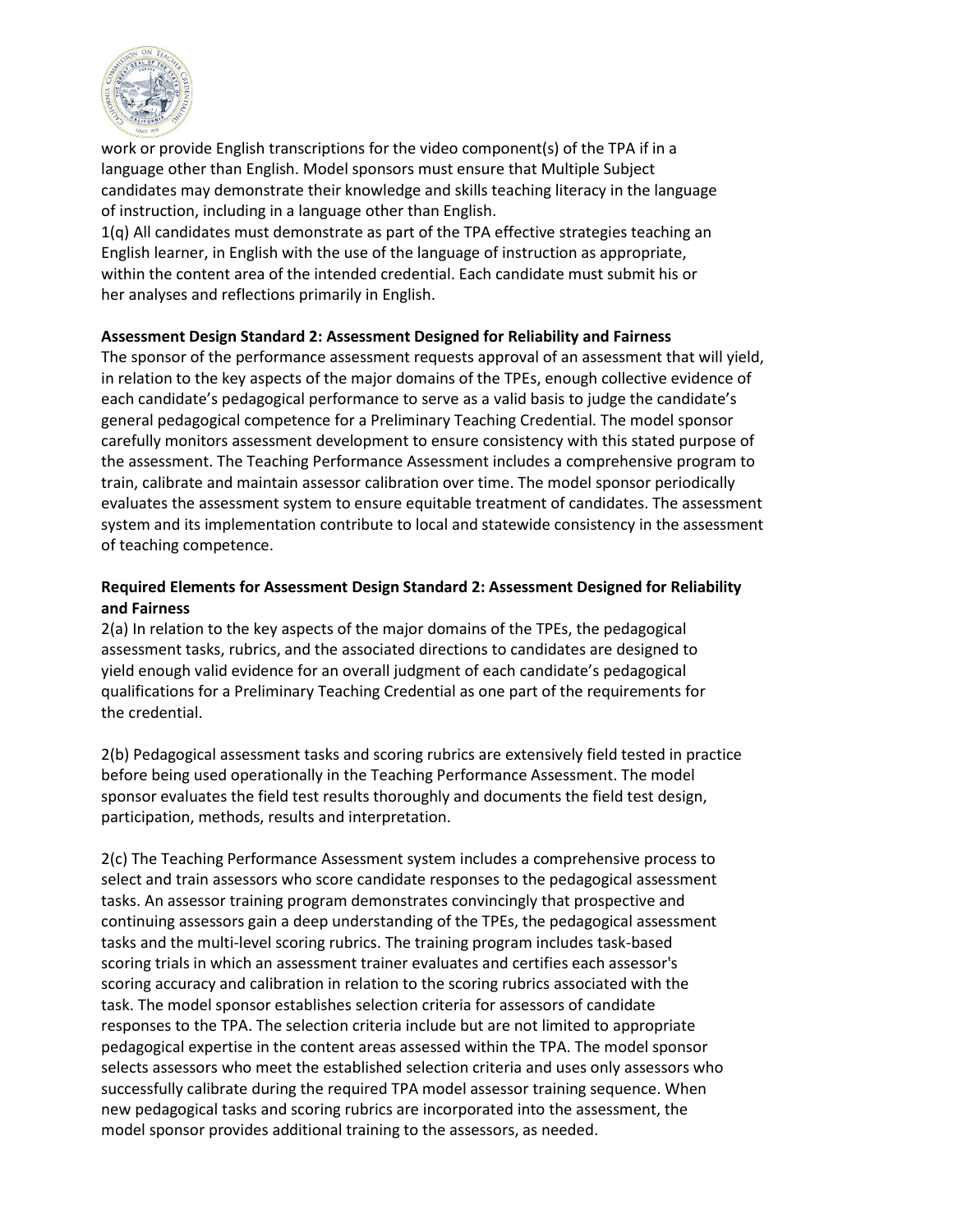

2(d) In conjunction with the provisions of the applicable Teacher Preparation Program Standards relating to the Teaching Performance Assessment, the model sponsor plans and implements periodic evaluations of the assessor training program, which include systematic feedback from assessors and assessment trainers, and which lead to substantive improvements in the training as needed.

2(e) The model sponsor provides a consistent scoring process for all programs using that model, including programs using a local scoring option provided by the model sponsor. The scoring process conducted by the model sponsor to assure the reliability and validity of candidate outcomes on the assessment may include, for example, regular auditing, selective back reading, and double scoring of candidate responses near the cut score by the qualified, calibrated scorers trained by the model sponsor. All approved models must include a local scoring option in which the assessors of candidate responses are program faculty and/or other individuals identified by the program who meet the model sponsor's assessor selection criteria. These local assessors are trained and calibrated by the model sponsor, and whose scoring work is facilitated and their scoring results are facilitated and reviewed by the model sponsor. The model sponsor provides a detailed plan for establishing and maintaining scorer accuracy and inter-rater reliability during field testing and operational administration of the assessment. The model sponsor demonstrates that the assessment procedures, taken as a whole, maximize the accurate determination of each candidate's overall pass-fail status on the assessment. The model sponsor must provide an annual audit process that documents that local scoring outcomes are consistent and reliable within the model for candidates across the range of programs using local scoring, and informs the Commission where inconsistencies in local scoring outcomes are identified. If inconsistencies are identified, the sponsor must provide a plan to the CTC for how it will address and resolve the scoring inconsistencies both for the current scoring results and for future scoring of the TPA.

2(f) The model sponsor's assessment design includes a clear and easy to implement appeal procedure for candidates who do not pass the assessment, including an equitable process for rescoring of evidence already submitted by an appellant candidate in the program, if the program is using centralized scoring provided by the model sponsor. If the program is implementing a local scoring option, the program must provide an appeal process as described above for candidates who do not pass the assessment. Model sponsors must document that all candidate appeals granted a second scoring are scored by a new assessor unfamiliar with the candidate or the candidate's response.

2(g) The model sponsor conducting scoring for the program provides results on the TPA to the individual candidate based on performance relative to TPE domains and/or to the specific scoring rubrics within a maximum of three weeks following candidate submission of completed TPA responses. The model sponsor provides results to programs based on both individual and aggregated data relating to candidate performance relative to the rubrics and/or domains of the TPEs. The model sponsor also follows the timelines established with programs using a local scoring option for providing scoring results.

2(h) The model sponsor provides program level aggregate results to the Commission, in a manner, format and time frame specified by the Commission, as one means of assessing